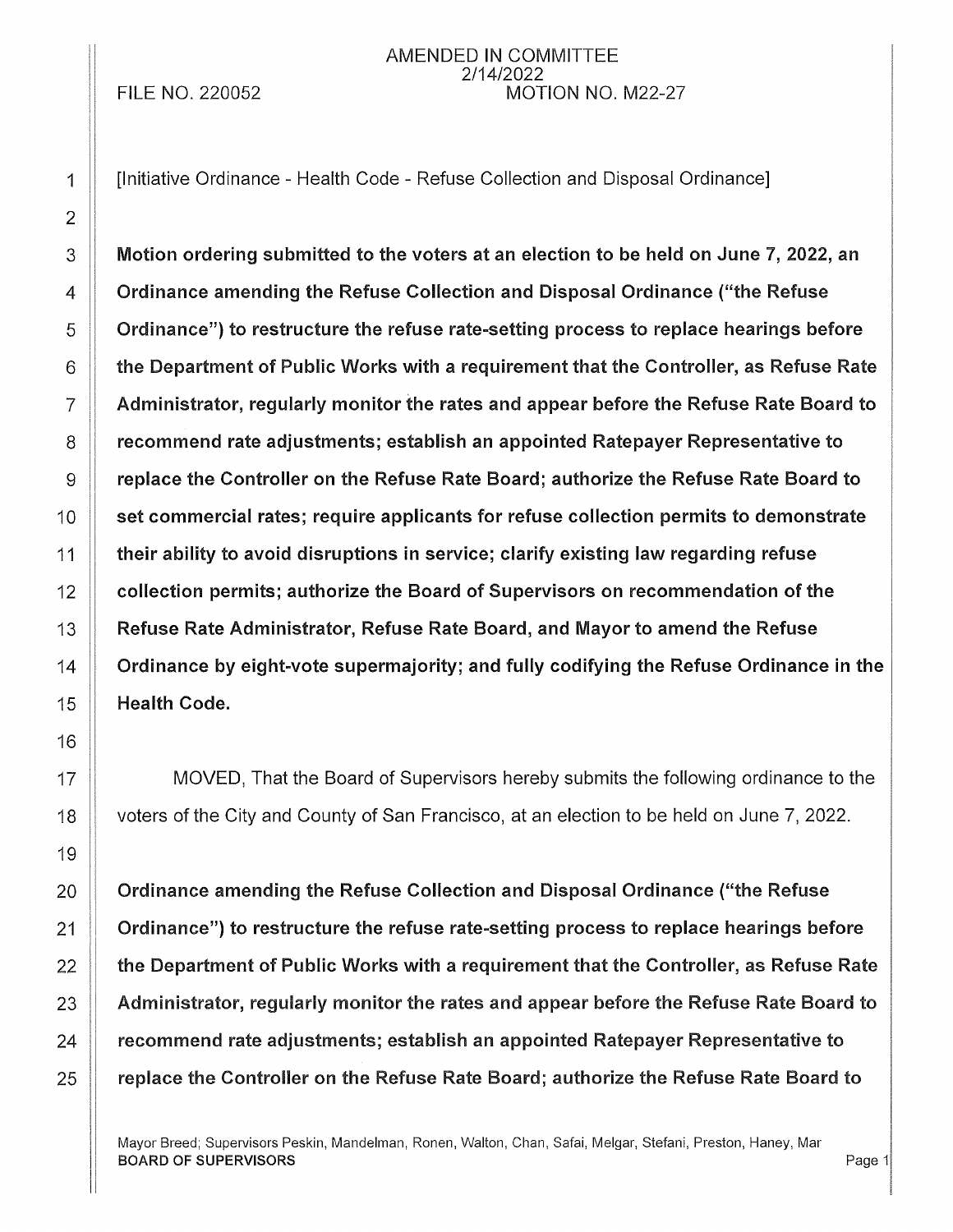1 set commercial rates; require applicants for refuse collection permits to demonstrate  $2$   $\parallel$  their ability to avoid disruptions in service; clarify existing law regarding refuse 3 **Collection permits; authorize the Board of Supervisors on recommendation of the** 4 Refuse Rate Administrator, Refuse Rate Board, and Mayor to amend the Refuse 5 Ordinance by eight-vote supermajority; and fully codifying the Refuse Ordinance in the 6 **Health Code.** NOTE: Unchanged Code text and uncodified text are in plain font. Additions to Codes are in *single-underline italics Times New Roman font.*  Deletions to Codes are in strikethrough italics Times New Roman font. Asterisks (\* \* \* \*) indicate the omission of unchanged Code subsections or parts of tables. Section 1. Title. 15 **Section 2. Background and Purpose.** 16  $\parallel$  (a) The City regulates the collection and disposal of refuse via the Refuse Collection 17 **and Disposal Ordinance, an uncodified ordinance that the voters adopted in 1932 and have** 18 | not amended since 1960. Starting in 2020, a series of public reports revealed that the City's 19 refuse collection system was in need of reform, as evidenced by Recology, the City's sole 20 **permittee, overcharging San Francisco residents and businesses by almost \$100 million.** The 21 City corrected this error, but even afterwards continued to have significant concerns that 22 **Recology's expenses may have been inflated** and had difficulty ascertaining answers because  $23$  || of the lack of transparency in the current regulatory structure.

 $24$   $\parallel$  (b) The purpose of this ordinance is to reform and modernize the City's process for 25 Setting residential refuse rates to be more fair, transparent, and accountable; and to help the

Be it ordained by the People of the City and County of San Francisco:

This ordinance shall be known as "The Refuse Rate Reform Ordinance Of 2022."

BOARD OF SUPERVISORS And the state of the state of the state of the state of the state of the state of the state of the state of the state of the state of the state of the state of the state of the state of the state of th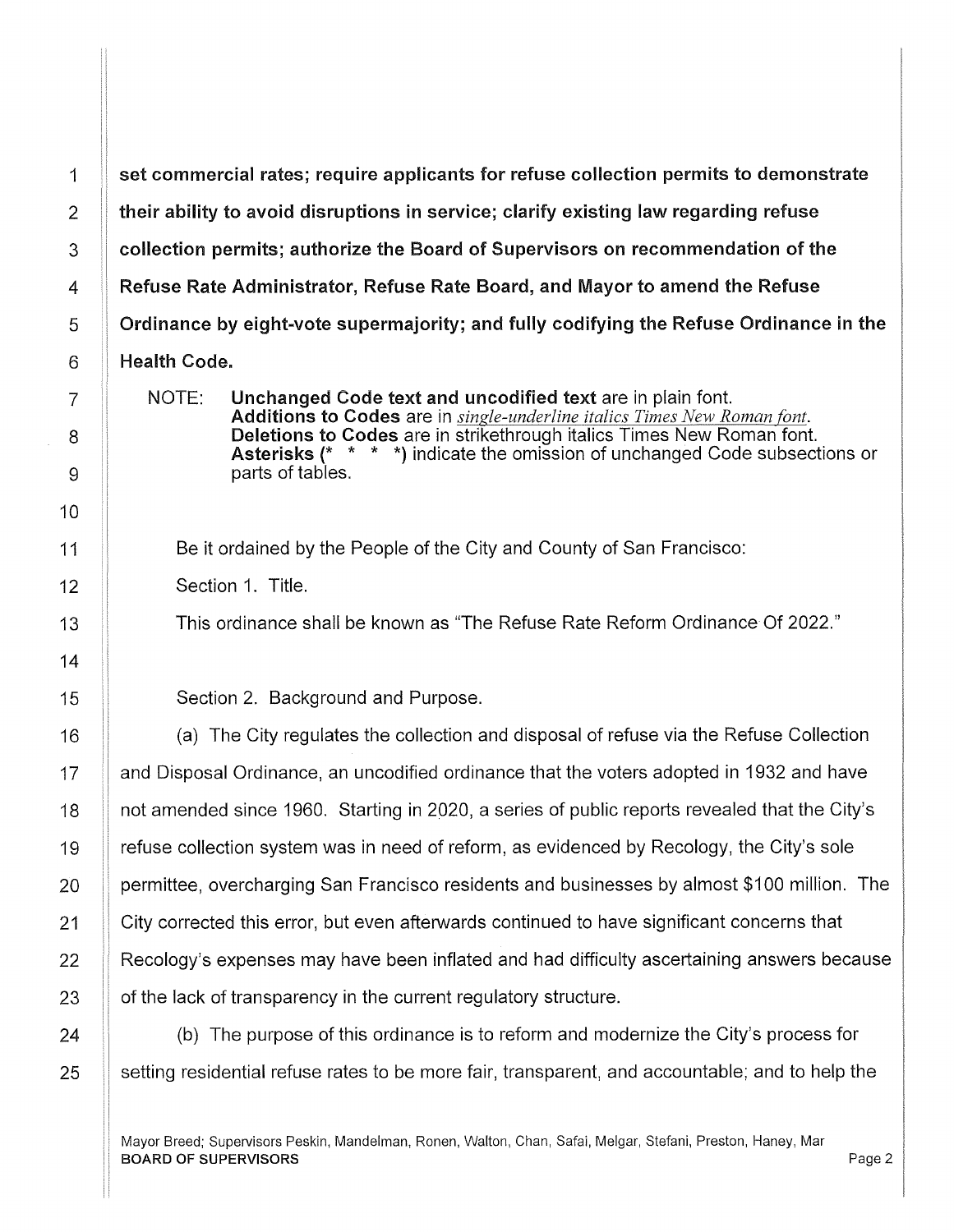City continue to pursue its Zero-Waste goals. To achieve these multiple purposes, the People of the City and County of San Francisco hereby establish the following principles to govern this process:

- Refuse service shall be cost-effective and meet established service standards and environmental goals;
- The refuse rate structure shall encourage rate stability and ensure rates are reasonable and fair;
- The process used to establish and monitor rates shall be transparent, accountable, and publicly accessible;
- The work of the Refuse Rate Board and the City Controller, who shall act as Refuse Rate Administrator, shall be conducted in line with high professional ethical standards.

(c) This ordinance also authorizes the Board of Supervisors, on recommendation of the Refuse Rate Administrator and the Refuse Rate Board and the Mayor, to update the Refuse Collection and Disposal Ordinance, as codified in Health Code Section 290 by this ordinance, from time to time, so that the Ordinance can continue to meet the above standards well into the future.

Section 3. Article 6 of the Health Code is hereby amended by revising Section 290, to read as follows:

## SEC. 290. REFUSE COLLECTION AND DISPOSAL ORDINANCE *NO. 17.083.*

This Section *290 (encompassing Sections 290.1 through 290.17, collectively referred to as "Section 290")* is enacted to set forth portions of the Refuse Coilection and Disposal Ordinance No. 17.083 *(adopted as Proposition 6, November 8, 1932, and reprinted in the* Appendix *A to the Administrative Code)<del>of the San Francisco City Charter</del>, as it has been amended via Ordinance No. 16*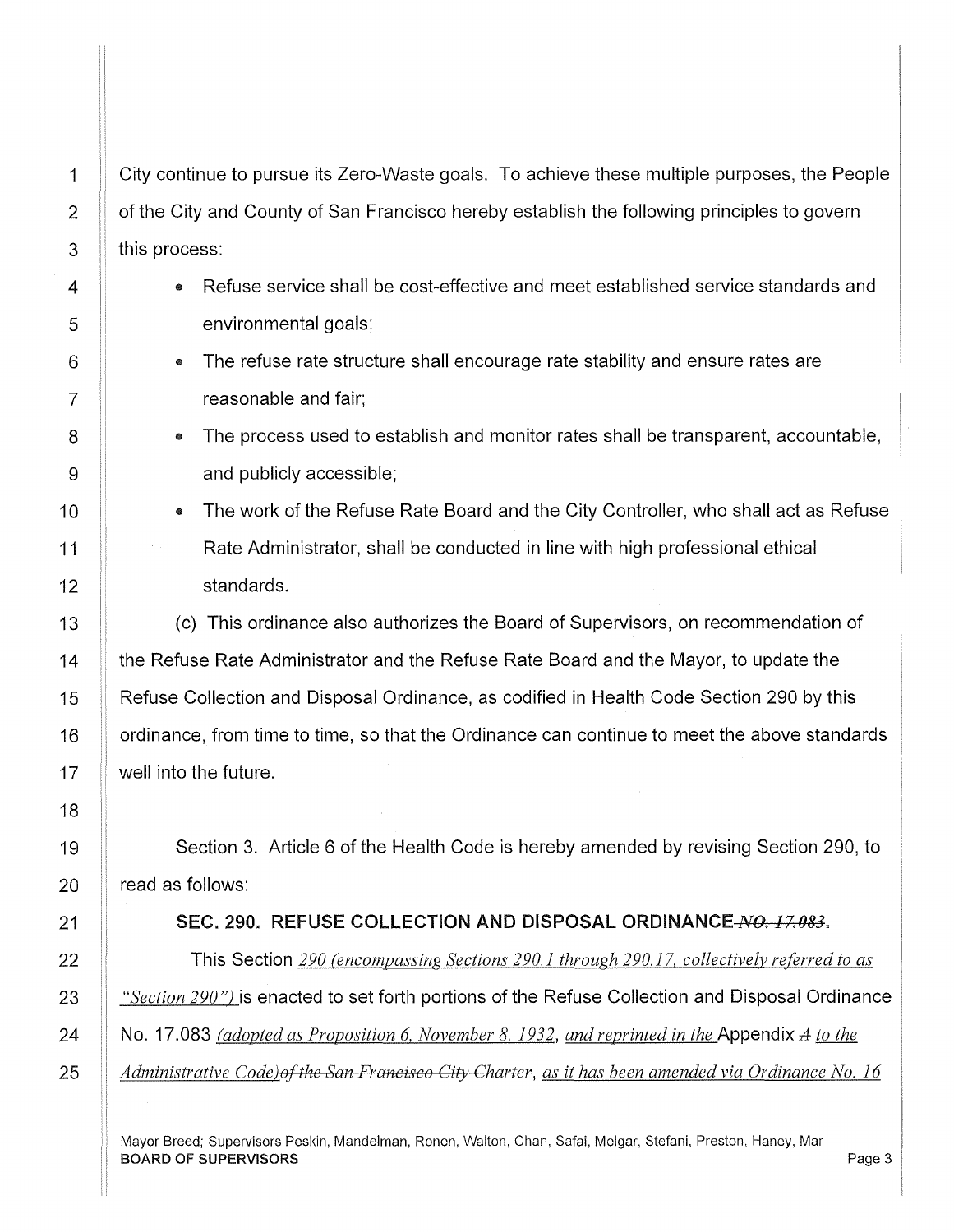1 *(November 5, 1946), Proposition C (June 8, 1954), and Proposition F (June* 7, *1960), and as it may be*  2 *further amended from time to time. heretofore has been adopted to read as follows* 

3 **. Section 290.1.** The term "refuse" as used in this *ordinanceSection 290* shall *be taken to*  $\frac{1}{2}$ 4 **Figure 2** mean all waste and discarded materials from dwelling places, households, apartment houses,  $5$   $\parallel$  stores, office buildings, restaurants, hotels, institutions, and all commercial establishments, 6 **i** including waste or discarded food, animal and vegetable matter from all kitchens thereof, 7 | waste paper, cans, glass, ashes, and boxes and cutting from trees, lawns, and gardens. 8 Refuse as used herein-includes recyclables, compostables, and trash, but does not include debris 9 and waste construction materials, {including, wood, brick, plaster, glass, cement, *and* wire, and 10  $\parallel$  other ferrous materials, derived from the construction of or the partial or total demolition of 11 buildings or other structures) *or hazardous waste, as those terms are defined in Chapter 19 ofthe*  12 *Environment Code as it may be amended from time to time.* 

13 **11 13 ... It shall be unlawful for any person, firm, or corporation to dispose of** 14 refuse *as defined in this ordinance* except as *herein* provided *in this Section 290., save that the*  15 *provisions of this ordinance shall not include refuse which may be incinerated by an owner of a* 16 *building for himself or for his tenants on the premises where produced; provided, however, that such* $\frac{1}{2}$ 17 *incineration shall be subject to inspection and control by the Director of Public Health and the F'ire*  18 *Department.* Failure of any householder producing refuse to subscribe to and pay for refuse 19 | collection, unless such householder is a tenant for whom refuse collection service is provided 20 by *histheir* landlord, shall be prima facie evidence that such householder is disposing of refuse 21 in violation of this *Section 290ordinance.* 

**... 22 ... All 200.3.** *PHOD.3. Refuse consisting of waste or discarded food, animal and vegetable 20.3. matter, discharged containers, offood, animal and vegetable matter and ashes* shall be collected and **placed in** *suitable metal cans of such capacity as the Director of Public Works-secure containers in a* **2** *manner as* may *be* prescribed *by law (but not to exceed 32 gallons in the case ofa can serving one* 

Mayor Breed; Supervisors Peskin, Mandelman, Ronen, Walton, Chan, Safai, Melgar, Stefani, Preston, Haney, Mar BOARD OF SUPERVISORS And the state of the state of the state of the state of the state of the state of the state of the state of the state of the state of the state of the state of the state of the state of the state of th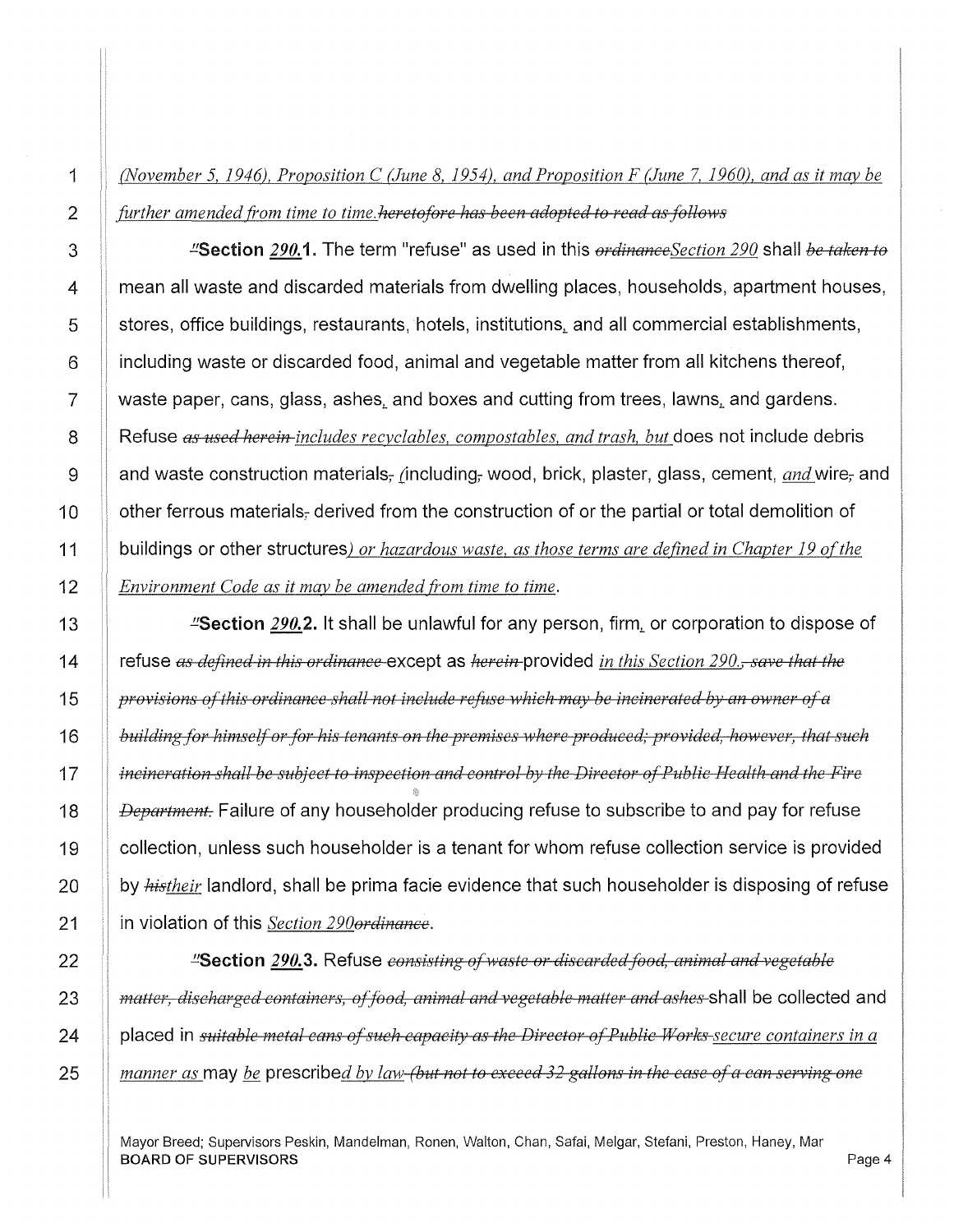*single family dwelling unit) by the producer or landlord who by reason of contract or lease with an* $\ell$ *occupant is obligated to care for such refuse*, for collection by a refuse collector to be disposed of *as provided in this Section 290<del>as herein provided. Waste paper and boxes and other refuse materials* $\theta$ </del> *a <i>not subject to putrefaction or decay, and cuttings from trees, lawns and gardens may be placed in any* $\theta$ *suitable container and delivered by the producer or landlord, who by reason of contract or lease with the occupant is obligated to care for such refase and deliver same to a nfi1se collector, to be disposed as herein provided;* provided, however, that it shall be optional with the producer or landlord to 8 deliver waste paper or other refuse having a commercial value to a refuse collector, and the 9 producer or landlord may dispose of the same in any manner *hethey* may see fit *in accordance with law.*  $\epsilon$ Refuse *which under the provisions hereof must be deposited in a metal can of suitable*  $\parallel$  *eapacity* shall be removed *daily* from the place where the same is created *at a frequency in accordance with law.}* 

**Example 2008.** As Anally shall be unlawful for any person, firm, or corporation, other than 14 a refuse collector licensed by the Director of Public Health as *in the ordinance* provided *in this Section 290,* to transport through the streets of the City and County of San Francisco any 16 refuse *as in this ordinance defined,* or to collect or to dispose of the same, except waste paper, **1** or other refuse having a commercial value.<sup>1</sup> It is provided, however, that a license for a refuse *collector, as provided in Section 290.8, shall be distinguished from a permit to operate in the City and County ofSan Francisco on a certain designated route, under this Section 290.4.* 

(b) *Upon the conviction of any person, firm, or corporation for any violation of the provisions of this Section 290, the permit of such person, firm, or corporation issued under the provisions of this* **Section 290.4, shall be forthwith and immediately terminated and canceled by operation of law as of** *the date of conviction.* 

**(b)** *(c)* Ordinance No. 17-083 divided the City and County of San Francisco into routes for the *collection ofrefitse, as designated on a map oft he City, each route to include only the side of the street*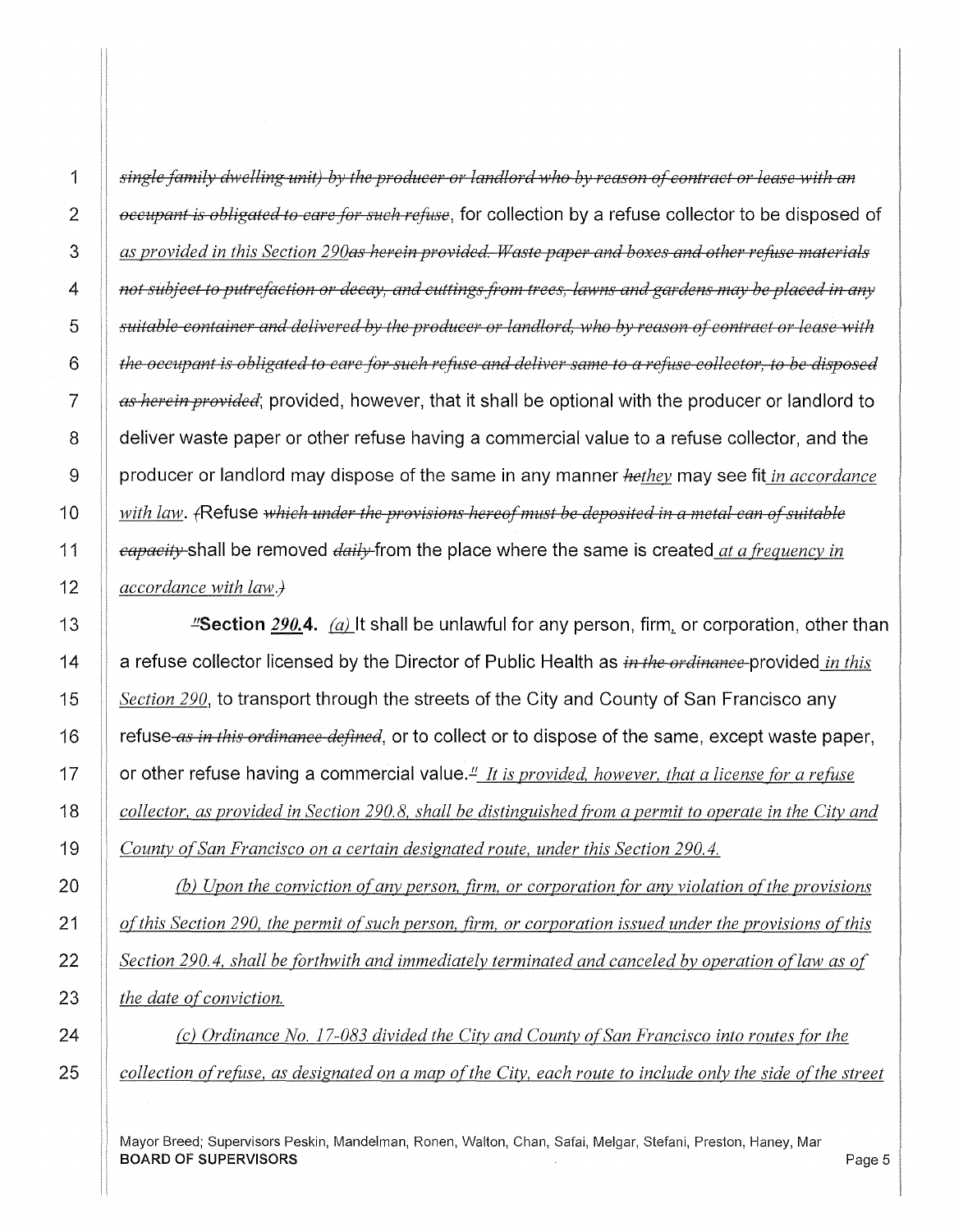*or streets bounding each route as designated by a number on said map, said routes being numbered 1 to 97, inclusive. Said map and said routes were marked Exhibit A and are attached to and were made a part of Ordinance No. 17-083.* 

*(d) Anv person, firm, or corporation desiring to transport through the streets of the City and County of San Francisco any refitse, or to collect or dispose oft he same, shall apply to the Director of Public Health for permission so to do. The permit application shall contain such information as the Director of Public Health may require, including but not limited to the name of the applicant, any of the particular routes that the applicant proposes to serve, and a statement that the applicant will abide by all the provisions ofthis Section 290 and will not charge a greater rate for the collection and disposition of said refitse than that fixed in or pursuant to this Section 290. A permit applicant shall also demonstrate its ability to avoid disruptions in service,' a certification that the applicant has appointed one or more employee representatives to its governing board may suffice to make this showing.* 

*(e) The Director of Public Health shall grant a permit to such applicant unless the Director finds the route proposed is already adequately served by a licensed refitse collector. An application for a permit must be granted, however, by the Director of Public Health, and it is mandatory on the Director to grant the same, when it shall appear in any permit application that 20% or more of the householders, businesses, apartment house owners, hotel keepers, institutions, or residents in said route or routes, using refitse service, and paying for same, or obligated to do so, have signed a petition or contract in which they have stated that they are inadequately served by any refitse collector who is then collecting refitse on said route or routes, provided that the Director finds upon substantial evidence that such statement is correct. Inadequate service is hereby defined as the {Ctilure on the part of any; refitse collector to properly collect, handle, or transport refitse on said route, or the overcharging for the collection of same, or insolence towards persons whose refitse has been collected,* 

*or the collection by any refuse collector whose license has been revoked as provided in Section 290. 9.*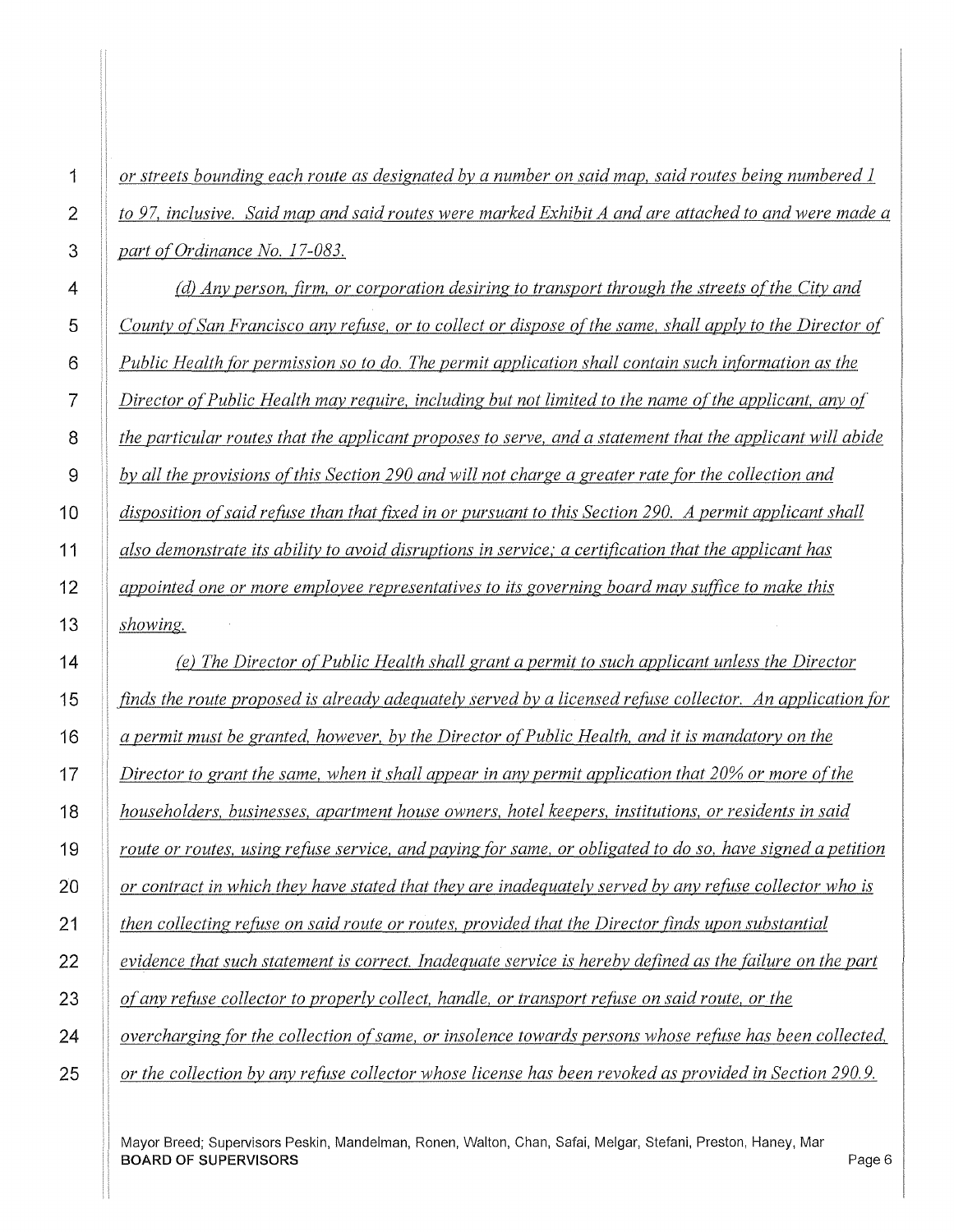*Permits granted by the Director of Public Health shall not be exclusive, however, and one or more persons, firms, or corporations may be given a permit to collect on the same route.* 

**4 1** *(f)* $\text{L}$  **Persons, firms, or corporations desiring to transport through the streets of the City and <b>A 5 and County of San Francisco only waste paper or other refuse having commercial value, and 6 to collect and dispose of same need not obtain a permit therefor under the provisions of this**  *ordinanceSection 290.1!* 

*Section 290.5. Refuse collected by refuse collectors shall be disposed of by such persons, firms, or corporations and in such manner or by such method or methods as from time to time designated by law. The maximum rate or charge for the disposal of re{itse to be charged the re{itse collector by any person, firm, or corporation authorized by the Board ofSupervisors to dispose of <i>refuse shall be set by the Refuse Rate Board, and those rates or charges may be adjusted from time to* **<b>***in time, in the same manner and in accordance with the same procedures as is provided for the diustment of rates and charges for the collection of refuse in Section 290.6.* 

*Section 290.6. (a) The maximum rates or charges for the collection and disposition ofrefitse by refitse collectors from residences, flats, and apartment houses of not more than 600 rooms, and the regulations relating to such rates or charges, shall be set by order of the Re{itse Rate Board. In determining the number of rooms of any household, building or apartment in order to ascertain the rate .for the collection and disposition ofrefitse therefrom, halls, alcoves, storerooms, bathrooms, closets, and toilets shall not be considered as rooms, nor shall basements or attics be considered as rooms unless the same be occupied as living quarters.* 

## **(b)** *Procedure (or Adjustment.*

(I) *There is hereby created a Refitse Rate Board consisting ofthe City Administrator, who shall act as chairperson, the General Manager of the San Francisco Public Utilities Commission, and a Ratepayer Representative who shall be appointed pursuant to Section 3.100(18) of the Charter of*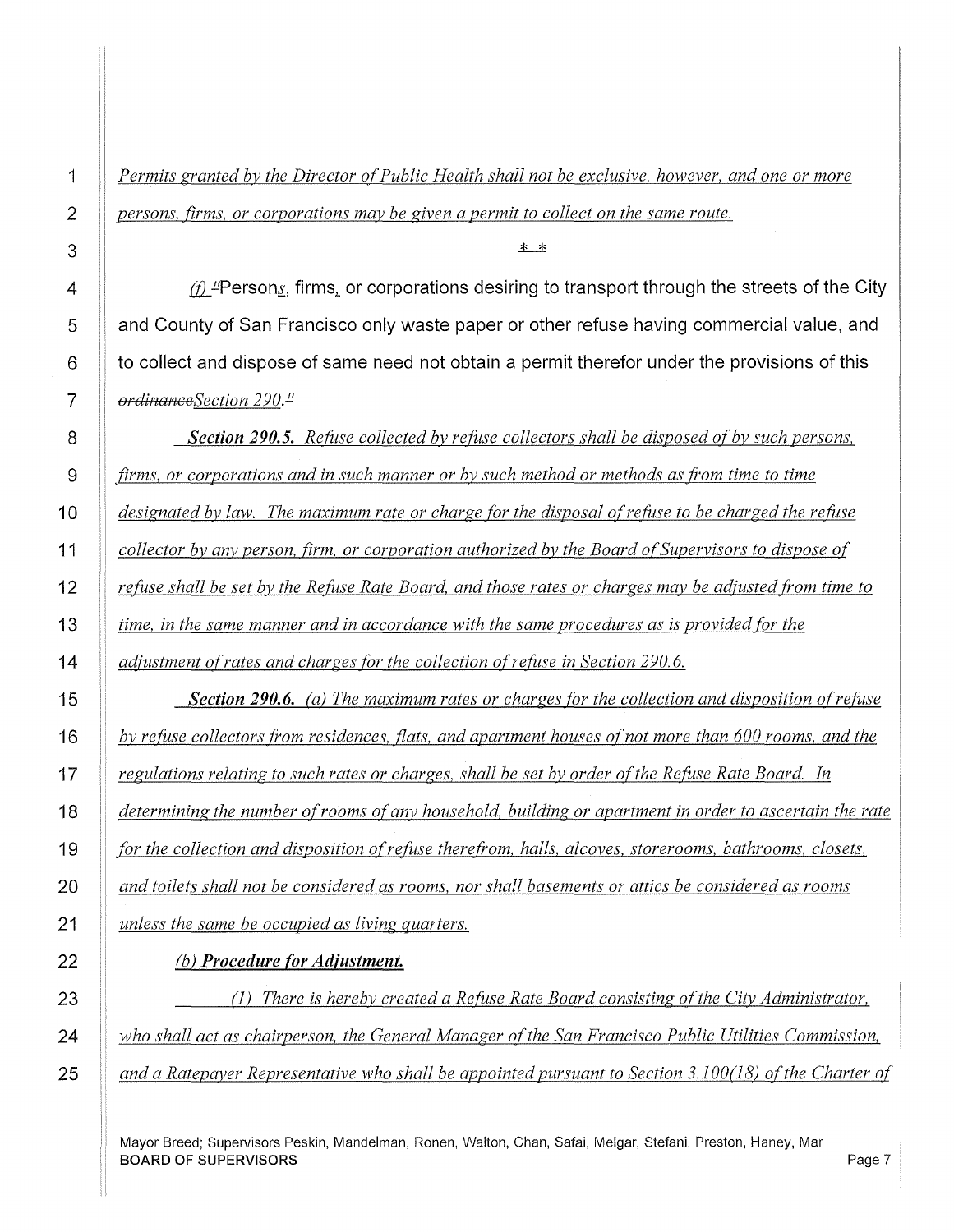| 1               | the City and County of San Francisco. The Ratepayer Representative shall be recommended by The           |
|-----------------|----------------------------------------------------------------------------------------------------------|
| $\overline{2}$  | Utility Reform Network or any other entity that is dedicated to protecting ratepayers that the Board of  |
| 3               | Supervisors has designated by resolution, and shall have professionally relevant experience in           |
| 4               | operations, finance, utilities regulation, the refuse industry, or other related fields. The City        |
| 5               | Administrator and General Manager of the San Francisco Public Utilities Commission may from time         |
| 6               | to time designate a subordinate from their own departments to act in their place and stead as members    |
| $\overline{7}$  | of the Refuse Rate Board.                                                                                |
| 8               | The Refuse Rate Board shall convene upon call of the chairperson or the other two                        |
| 9               | members, and two members shall constitute a quorum. The Refuse Rate Board shall act by majority          |
| 10              | vote. The Refuse Rate Board shall adopt and adhere to a code of conduct, including limitations on ex     |
| 11              | parte communications during the rate setting process.                                                    |
| 12              | (3) The Refuse Rate Board shall receive assistance from the Refuse Rate Administrator.                   |
| 13              | The Controller shall serve as the Refuse Rate Administrator and may designate staff from the             |
| 14              | Controller's Office to perform or assist with this function. The Refuse Rate Administrator shall be      |
| 15              | responsible for proposing new rates (including adjustments to existing rates) to the Refuse Rate Board   |
| 16              | on the timeline established by the Refuse Rate Board in its prior rate order, monitoring the financial   |
| 17              | and operational performance of refuse collectors, performing studies and investigations, and advising    |
| 18              | the Refuse Rate Board as may be deemed necessary to ensure the rates are just and reasonable, taking     |
| 19              | into account any applicable service standards and environmental goals as established by law. The         |
| $\overline{20}$ | Refuse Rate Administrator shall present information to the Commission on the Environment and the         |
| 21              | Sanitation and Streets Commission, at separate or joint public hearing(s), the time and place of which   |
| 22              | shall be noticed not less than 20 days in advance at least once in an official newspaper of the City and |
| 23              | County of San Francisco, to solicit comment from the commissions and interested members of the           |
| 24              | public, before submitting proposed rates to the Refuse Rate Board. The Refuse Rate Administrator may     |
| 25              | also consult with the refuse collector(s), the Department of the Environment, the Department of          |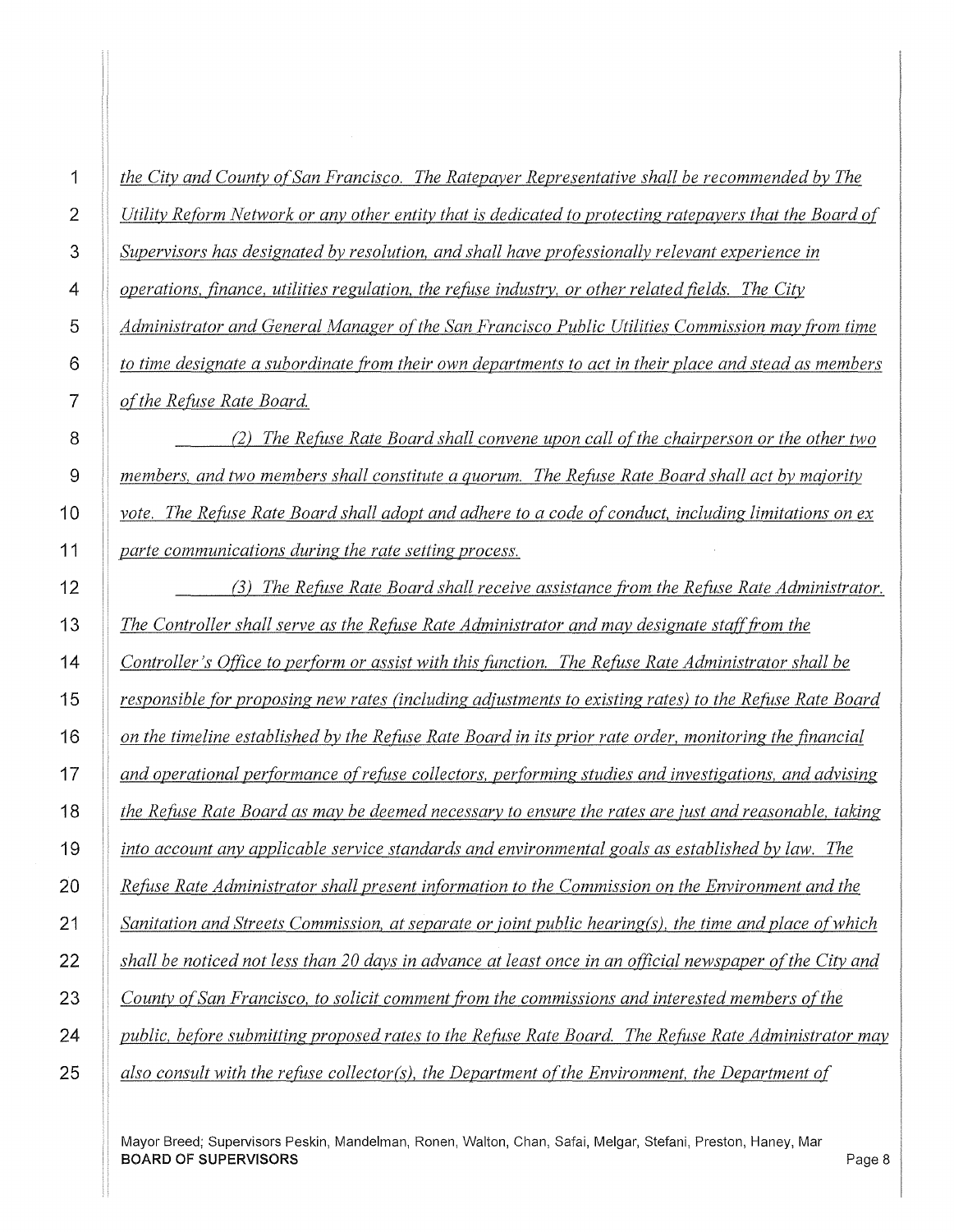*Sanitation and Streets, and other City agencies and others, and may conduct public hearings, as the Refitse Rate Administrator deems appropriate.* 

*(4) Anv person, firm, or corporation (including any holder ofa permit to collect and dispose ofrefuse) affected by the rates, or by the proposed rates, and desiring an increase, decrease, or other adjustment or change in, or addition to, such rates or schedules or the regulations appertaining, may also file a written objection with the Refuse Rate Administrator. The Refuse Rate Administrator shall consider all objections, and shall address them at the hearing of the Refuse Rate Board on the proposed rates.* 

*(5) The Refuse Rate Board shall commence the public hearing within 30 days after receipt of the Refitse Rate Administrator's rate proposal. The time and place of the hearing shall be noticed not less than 20 days in advance at least once in an official newspaper of the City and County of San Francisco. The Refitse Rate Board shall be empowered to make or cause to be made such studies and investigations as it may deem pertinent, and to introduce the results ofsuch studies and investigations in evidence. Any person, firm, or corporation affected by the proposed rates shall be entitled to appear at the hearing and be heard. Any such person, firm, or corporation desiring notice olfitrther proceedings or action upon the application may file with the Refuse Rate Board a written request for such notice, setting forth their name and contact information.* 

*(6) The Refitse Rate Board is authorized to obtain financial audits of regulated revenues and expenses of the refitse collector(s) and refitse disposer(s), performed by an external auditor selected by the Refuse Rate Board in accordance with the Charter. The Refuse Rate Board shall also**in selected by the Refuse**Rate Board shall also adopt performance standards for refuse collectors and refuse disposers, and shall endeavor to maintain rate stability and accountability and an annual accounting of actual versus projected expenditures and revenues ofthe refitse collectors and refitse disposers, through means such as the establishment of balancing accounts, rate stabilization fimds, or similar features.*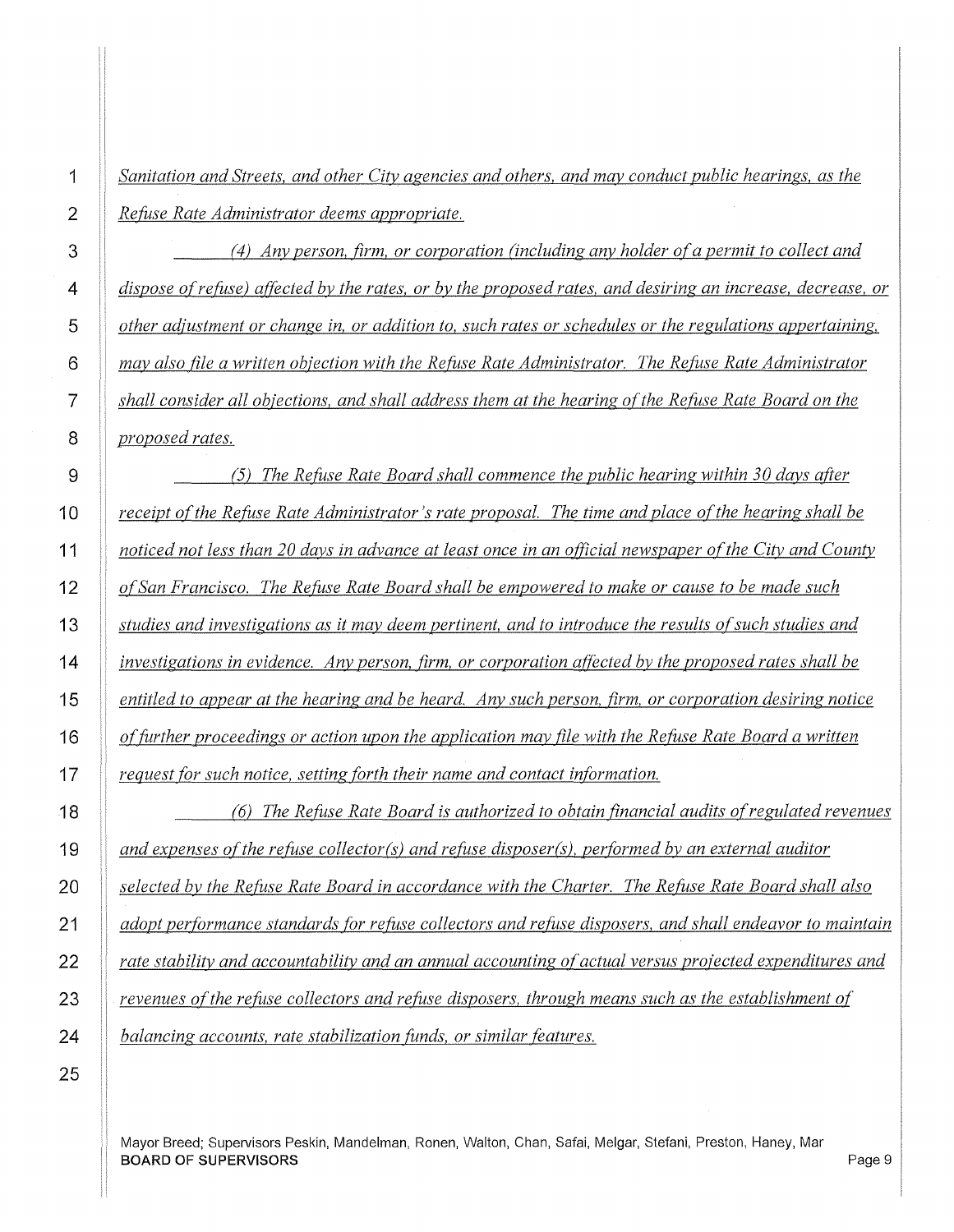1 (7) *Upon conclusion of the hearing, the Refuse Rate Board shall adopt an order setting forth the facts based on the evidence taken and record made at the hearing. The order, if it provides for anv change in the rates, schedules ofrates, or regulations then in effect, shall set forth the date that the change is to take effect, which date shall be not less than 15 days from the date of the order. The order shall remain in effect for a term of at least two years but not to exceed five years, as specified by the Refuse Rate Board. Any revised rates, schedules ofrates, or regulations placed in effect pursuant hereto shall be just and reasonable.* 

*(8) The Refitse Rate Administrator shall publish the order in an official newspaper of l the City and County of San Francisco, and shall provide notice of the order to all who shall have filed i written requests for notice as set forth in subsection (b)(5). After the order takes effect, the Refuse Rate Administrator shall monitor the rates and shall update the Refitse Rate Board at least once per year, or more frequently as directed by the Refitse Rate Board.* 

 **13 (9)** *Nothing in this Section 290 shall prohibit the Refuse Rate Administrator, a refuse collector, or any member of the public from petitioning the Refuse Rate Board to adjust the rates* **<b>1**  *during the term of an existing order; provided, however, that it shall be the policy of the Refuse Rate Board not to adjust the rates during the term of an existing rate order unless necessary due to extraordinary or unforeseen circumstances.* 

 *(c) The Refuse Rate Board may also use the procedures for adjustment in subsection (b) to adopt orders regarding the maximum rates or charges for establishments other than residences, flats, and apartment houses of not more than 600 rooms, except as prohibited by state or federal law, and provided that all rates set under this Section 290. 6 remain reasonable and fair.* 

 *Section 290.7. It shall be unlawful for any refuse disposer or refuse collector to charge a* $\alpha$ *greater rate for the disposal of refuse or for the collection and disposition of refuse than that fixed in, or pursuant to, Sections 290. 5 and 290. 6. Nothing in this Section 290 shall be taken or construed as preventing a refuse disposer or a refuse collector from charging a lesser rate or charge for the disposal*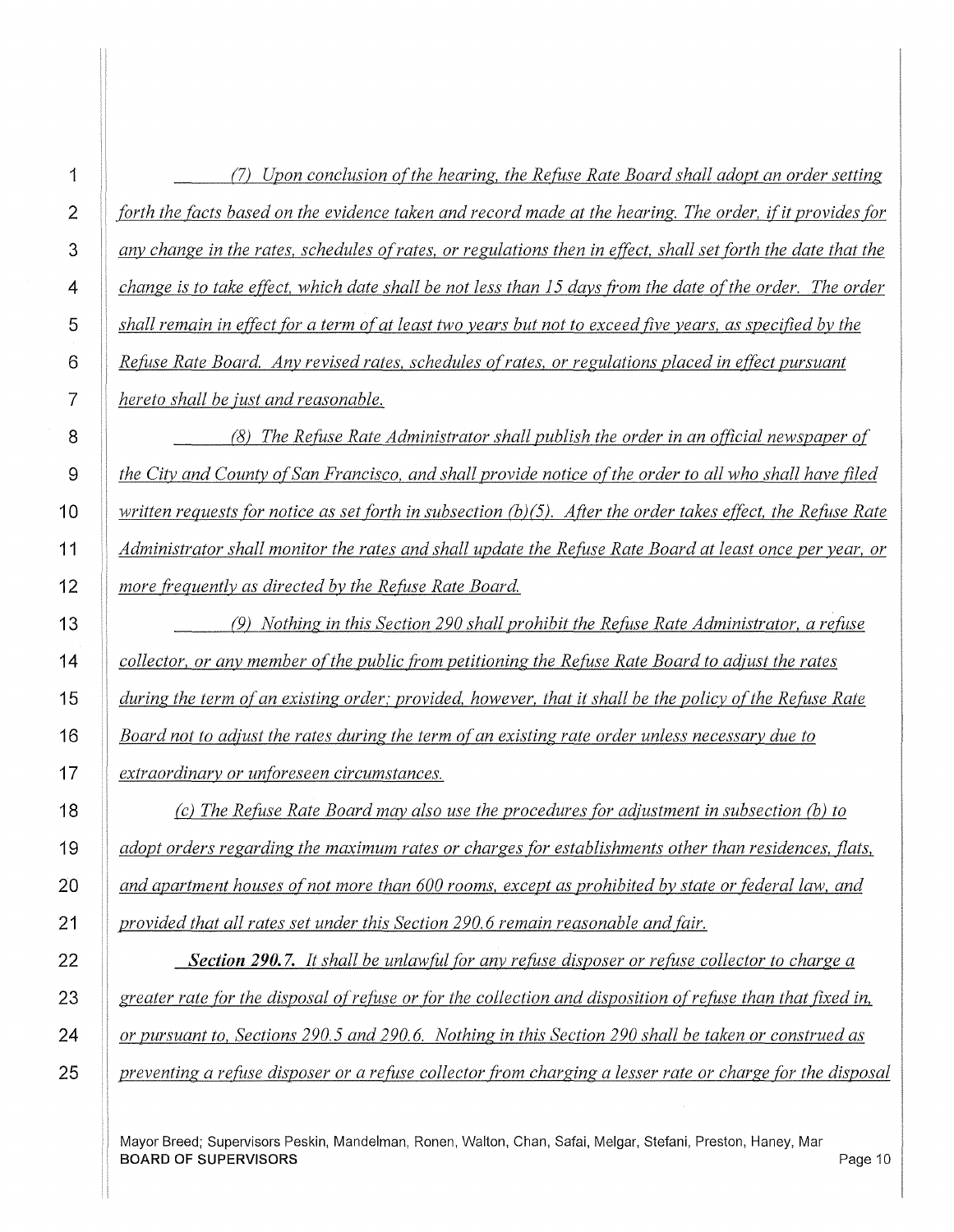*of refuse or for the collection and disposition ofrefitse than that fixed in, or pursuant to, Sections 290. 5 and 290.6.* 

*Section 290.8. Each refitse collector shall be licensed by the Director of Public Health. The fees {Or said licenses shall be governed by Business and Tax Regulations Code Section 249. 6, as it may*  be amended from time to time. Each vehicle in which refuse is transported through the streets shall be *assigned a number by the Director of Public Health and the number thereof shall be plainly marked thereon.* 

**Section 290.9.** The license, as distinguished from a permit herein, of any refuse collector, *may be revoked by the Director of Public Health {Or failure on the part of the refuse collector to properly collect refitse, or {Or overcharging {Or the collection of same, or {Or insolence towards persons whose refitse they are collecting, and it shall be unlawfitl {Or any person whose license is so revoked to collect refuse in the City and County of San Francisco. No license of a refitse collector shall be revoked except upon a hearing of which the refitse collector has been given a notice of at least three*  days.

*Section 290.10. Upon the payment of the rate fixed in or pursuant to Section 290. 6, the person paying the same shall receive a receipt from the refuse collector identifying the name of the collector, the amount paid, the date of payment, the premises for which the payment was made, and such other in{Ormation as the Department of Public Health may require to ensure accuracy with respect to the imposition and collection of charges for refuse.* 

**ESection** *290.11.* **Disputes over charges made by collectors or as to the character of the service performed shall be decided by the Director of Public Health. Any charges made in excess of rates fixed pursuant to this** *Section 290ordinance,* **when determined by the Director of Public Health, shall be refunded to the person or persons who paid the excess charge.**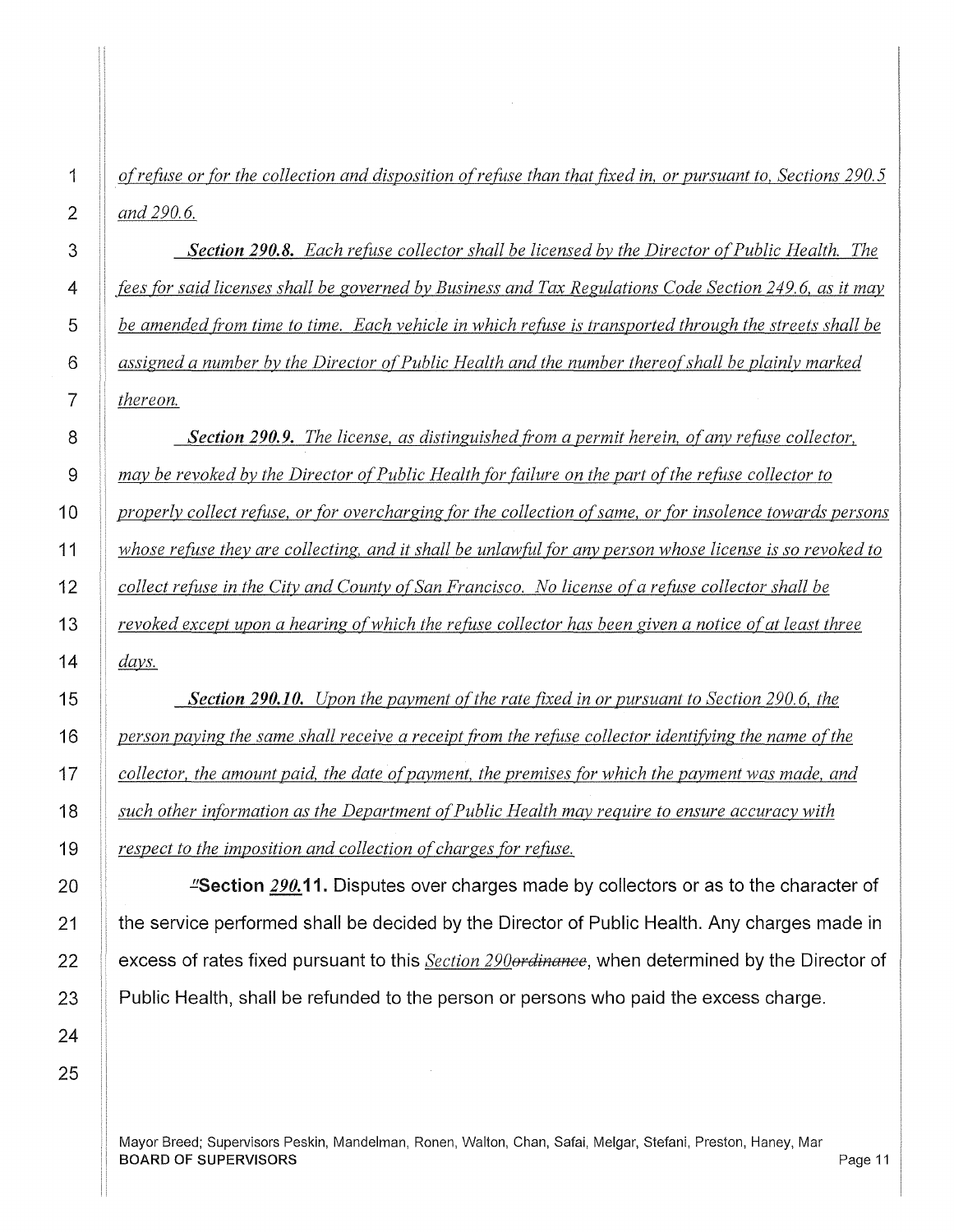.!!Section *290.12.* A refuse collector shall be entitled to payment for the collection of refuse at the end of each month from each householder or landlord served by *himthe collector*  and from whom the payment is due. $\mu$ 

**"Section 290.1314.** Any person, firm, or corporation who shall violate any of the provisions of this *ordinance Section 290* shall be guilty of a misdemeanor, and upon conviction thereof, shall be punished by a fine not to exceed \$500 or by imprisonment in the County Jail for not more than six months, or by both such fine and imprisonment.

*Section 290.14. (a) The Refuse Rate Administrator shall fitrnish the Director of Public Health with such financial data, including data as to the cost of refuse collections, as may be required to enable the Director to perform the Director's fimctions under this Section 290.* 

*(b) Each refuse collector holding a permit shall keep such records and render such reports as may be required by the Refuse Rate Administrator to enable the Refitse Rate Administrator to develop the above-mentioned data, and the Refuse Rate Administrator shall have access to such records.* 

*Section 290.15. On recommendation of the Refitse Rate Administrator and the Refitse Rate Board and the Mayor, and by supermajority of at least eight votes, the Board of Supervisors may by ordinance amend any portion ofthis Section 290, except that the Board ofSupervisors may not alter the composition of the Refuse Rate Board or eliminate the requirement that refitse rates shall be approved by order of the Refuse Rate Board. Further, any such amendments must further one or more o[the following purposes:* (1) *to ensure that refitse service remains cost-effective and can meet established service standards and environmental goals; (2) to promote stability in the rate structure and enable rates that are reasonable and fair;* (3) *to ensure the process for setting and monitoring*  rates is transparent, accountable, and publicly-accessible; or (4) to ensure the Refuse Rate Board and *Refitse Rate Administrator conduct their duties under this Section 290 in line with high professional ethical standards. Such amendments may address, for example and without limitation, the standards and procedures for terminating existing route permits and the issuance o[fitture permits subject to* 

Mayor Breed; Supervisors Peskin, Mandelman, Ronen, Walton, Chan, Safai, Melgar, Stefani, Preston, Haney, Mar BOARD OF SUPERVISORS And the state of the state of the state of the state of the state of the state of the state of the state of the state of the state of the state of the state of the state of the state of the state of th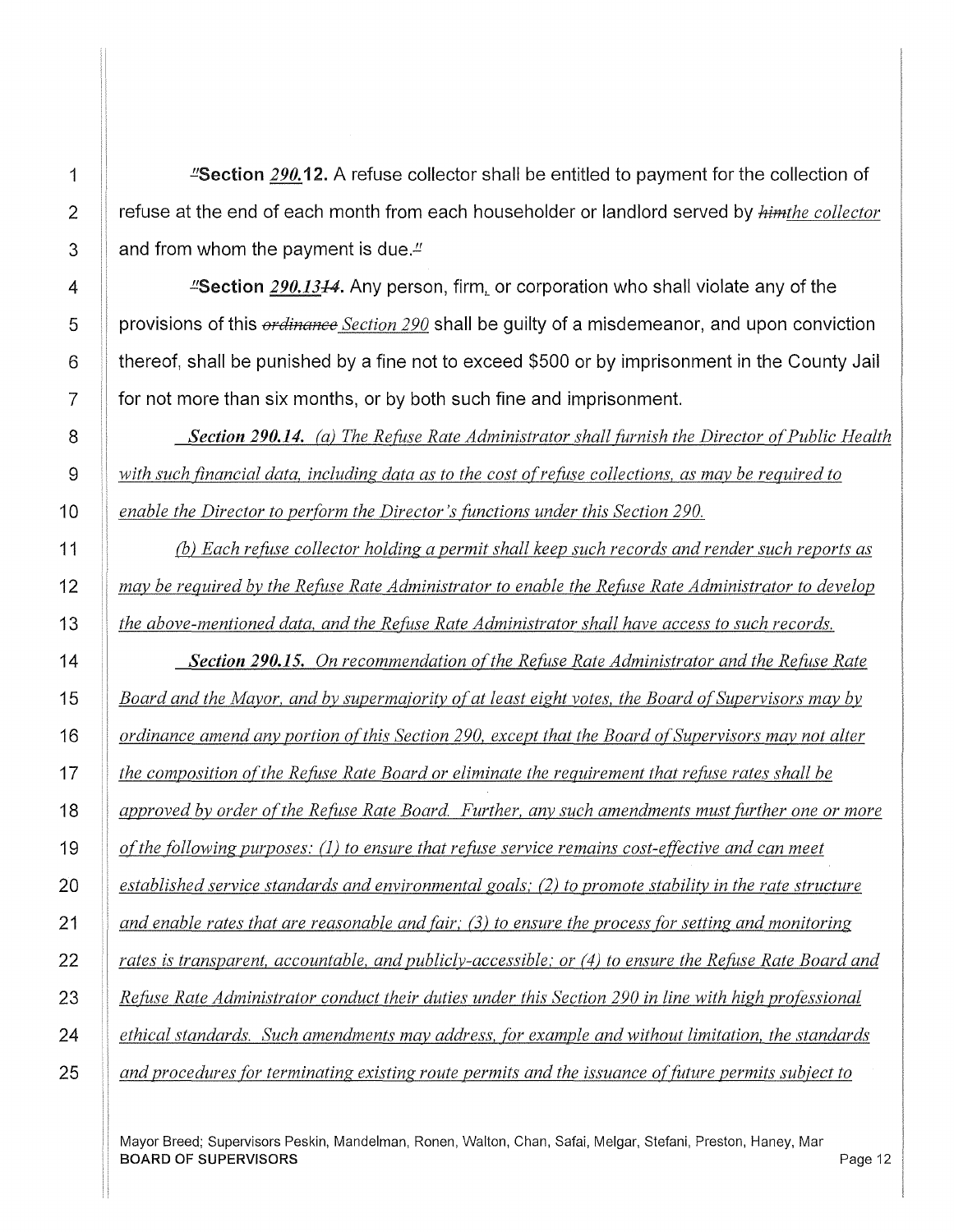| competitive bidding processes. The foregoing grant of authority to the Board of Supervisors to adopt      |
|-----------------------------------------------------------------------------------------------------------|
| legislation concerning permits shall not be interpreted to affect or impair the authority that the        |
| Department of Public Health currently has, absent such legislation, with regard to the issuance or        |
| renewal or termination of permits. In addition, this Section 290.15 does not affect or impair the ability |
| of the voters of the City and County of San Francisco to adopt future initiative ordinances to amend      |
| any portion of this Section 290.                                                                          |
| Section 290.16. If any section, subsection, sentence, clause, phrase, or word of this Section             |
| 290, or any application thereof to any person or circumstance, is held to be invalid or unconstitutional  |
| by a decision of a court of competent jurisdiction, such decision shall not affect the validity of the    |
| remaining portions or applications of this Section 290. The People of the City and County of San          |
| Francisco hereby declare that they would have adopted this Section 290 and each and every section,        |
| subsection, sentence, clause, phrase, and word not declared invalid or unconstitutional without regard    |
| to whether any other portion of this Section 290 or application thereof would be subsequently declared    |
| invalid or unconstitutional.                                                                              |
| <b>Section 290.17.</b> In enacting and implementing this Section 290, the City and County of San          |
| Francisco is assuming an undertaking only to promote the general welfare. It is not assuming, nor is it   |
| imposing on its officers and employees, an obligation for breach of which it is liable in money damages   |
| to any person who claims that such breach proximately caused injury.                                      |
|                                                                                                           |
| Section 4. Nature of Ordinance.                                                                           |
| (a) Health Code Section 290 currently contains portions of the City's Refuse Collection                   |
| and Disposal Ordinance ("Refuse Ordinance") (Ordinance No. 17-083), which the People of                   |
| the City and County of San Francisco adopted via Proposition 6 (November 8, 1932). The                    |

**21 22 23 24 People subsequently amended the Refuse Ordinance three times, via Ordinance No. 16** 

1

**2** 

**3** 

**4** 

**5** 

**6** 

**7** 

8

**9** 

**10** 

**11** 

**12** 

**13** 

**14** 

**15** 

**16** 

**17** 

**18** 

**19** 

**20** 

25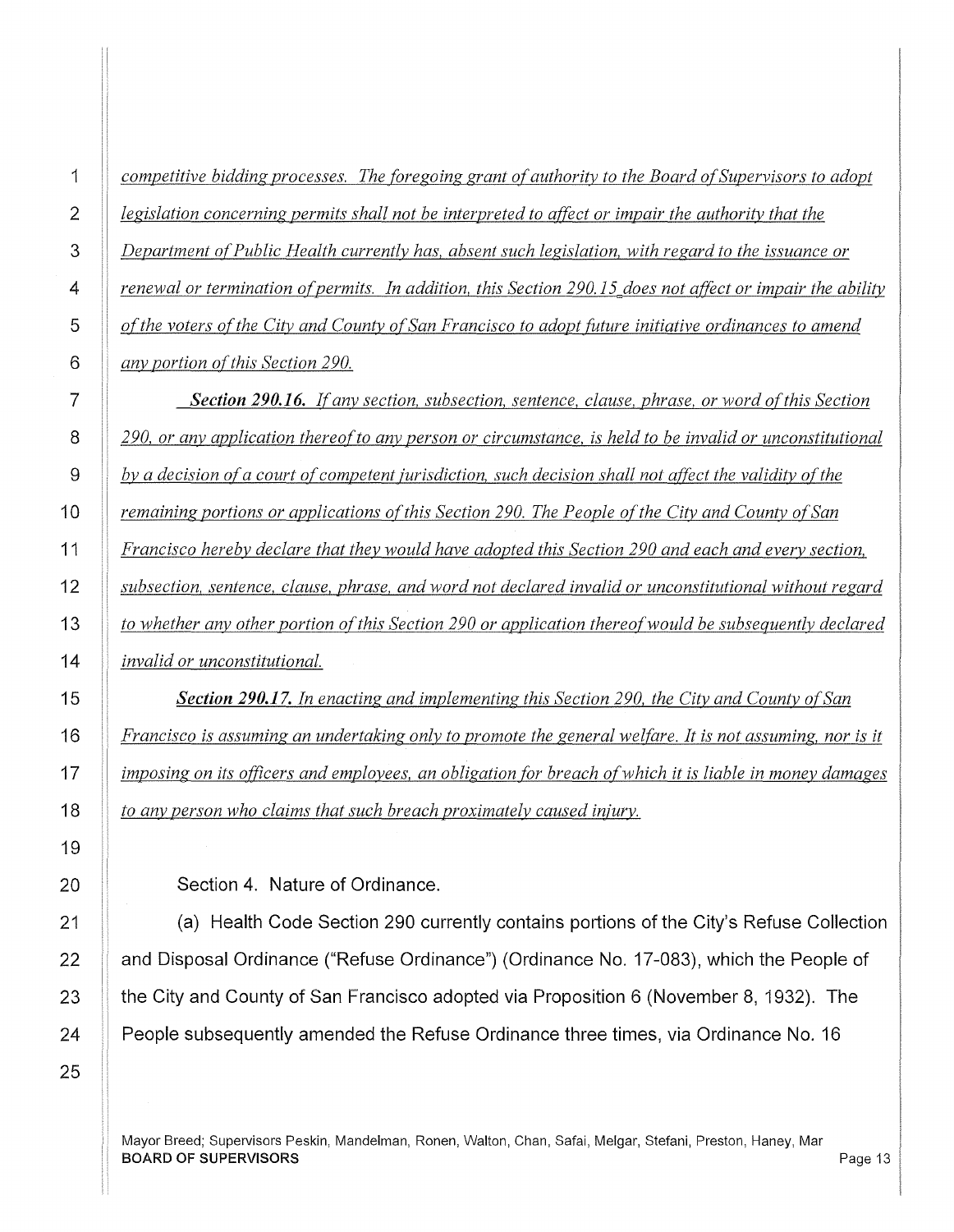1 (November 5, 1946), Proposition C (June 8, 1954), and Proposition F (June 7, 1960). The 2 | entire Refuse Ordinance has not heretofore been codified in Health Code Section 290.

3 (b) In enacting this ordinance, the People of the City and County of San Francisco 4 **ignificial** intend to codify the entire Refuse Ordinance, including the three amendments referenced in 5 Subsection (a), at Health Code Section 290. But the People also intend to further amend the 6 | entire Refuse Ordinance. As a result, the entirety of the Refuse Ordinance, including as 7 | amended by this ordinance, will be in Health Code Section 290.

 $\parallel$  (c) Because this ordinance in part codifies previously uncodified text, some text in the ordinance that is shown as additions to text in accordance with the "Note" that appears under **the official title of the ordinance actually does not change the law, but merely reflects that** 11 | previously uncodified text has now been codified.

13 Section 5. Conflicting Ballot Measures. In the event that this measure and another 14 measure relating to refuse collection shall appear on the same municipal election ballot, the 15 **provisions of such other measure shall be deemed in conflict with this measure. In the event** 16 **that this measure shall receive a greater number of affirmative votes, the provisions of this** 17 measure shall prevail in their entirety and each and every provision of the other measure that 18 **conflicts, in whole or in part, with this measure shall be null and void in its entirety.** 

APPROVED AS TO FORM:

DAVID CHIU, City Attorney

By: <u>/s/ \_</u>\_\_\_\_\_\_\_\_\_\_\_\_\_\_\_\_\_\_\_\_\_\_\_\_\_\_\_\_\_\_\_\_\_ MANU PRADHAN Deputy City Attorney

n:\legana\as2022\2200279\01583213.docx

Mayor Breed; Supervisors Peskin, Mandelman, Ronen, Walton, Chan, Safai, Melgar, Stefani, Preston, Haney, Mar BOARD OF SUPERVISORS And the state of the state of the state of the state of the state of the state of the state of the state of the state of the state of the state of the state of the state of the state of the state of th